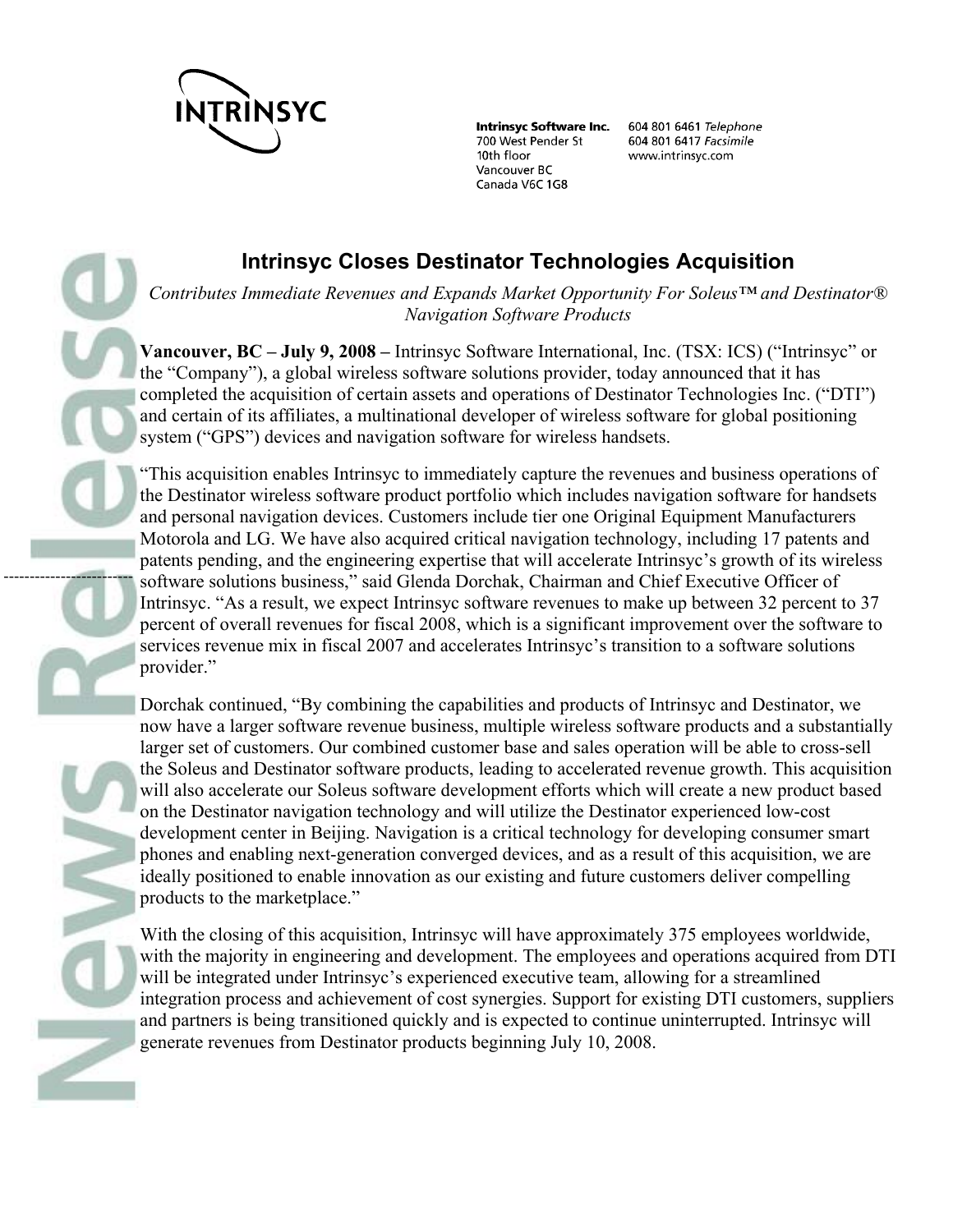

Intrinsyc Software Inc. 700 West Pender St 10th floor Vancouver BC Canada V6C 1G8

604 801 6461 Telephone 604 801 6417 Facsimile www.intrinsyc.com

### *Transaction Details*

Intrinsyc paid a total of approximately U.S. \$16.0 million for DTI's assets, inclusive of estimated related transaction expenses. The price represents a revenue multiple of approximately 1.4 times based on DTI's historical net revenue, excluding third-party pass through map data revenue, and the share price of Intrinsyc's common shares as at July 2, 2008. The purchase price consists of CDN \$8.5 million in cash or assumption of liabilities of DTI and the issuance of 11.0 million Intrinsyc common shares from treasury. All common shares issued pursuant to this transaction will be subject to a six-month lock-up agreement. The majority of the purchase price will be allocated to specific identifiable intangible assets consisting of software, customer base, patent portfolio and trademarks resulting in future amortization expense to be incurred by the Company over their remaining estimated useful lives. The financial results of the Destinator software business will be consolidated with the Company commencing on the transaction closing date. Additional financial information pertaining to DTI will be provided in the Company's business acquisition report to be filed within 75 days following closing.

## *Outlook*

As a result of this transaction, total annual revenues of Intrinsyc for its fiscal 2008 ending December 31, 2008 are expected to be in a range between U.S. \$26 million and U.S. \$29 million, including the Destinator product revenue contribution commencing from the transaction closing date with annual gross margin forecast to be in a range between 49 percent and 55 percent. The Company expects to reduce DTI's operating expenses levels by 50% or more based on restructuring and cost synergies. This does not include one-time integration costs which are expected to be between U.S. \$1.5 million to U.S. \$2 million over the next 12 months.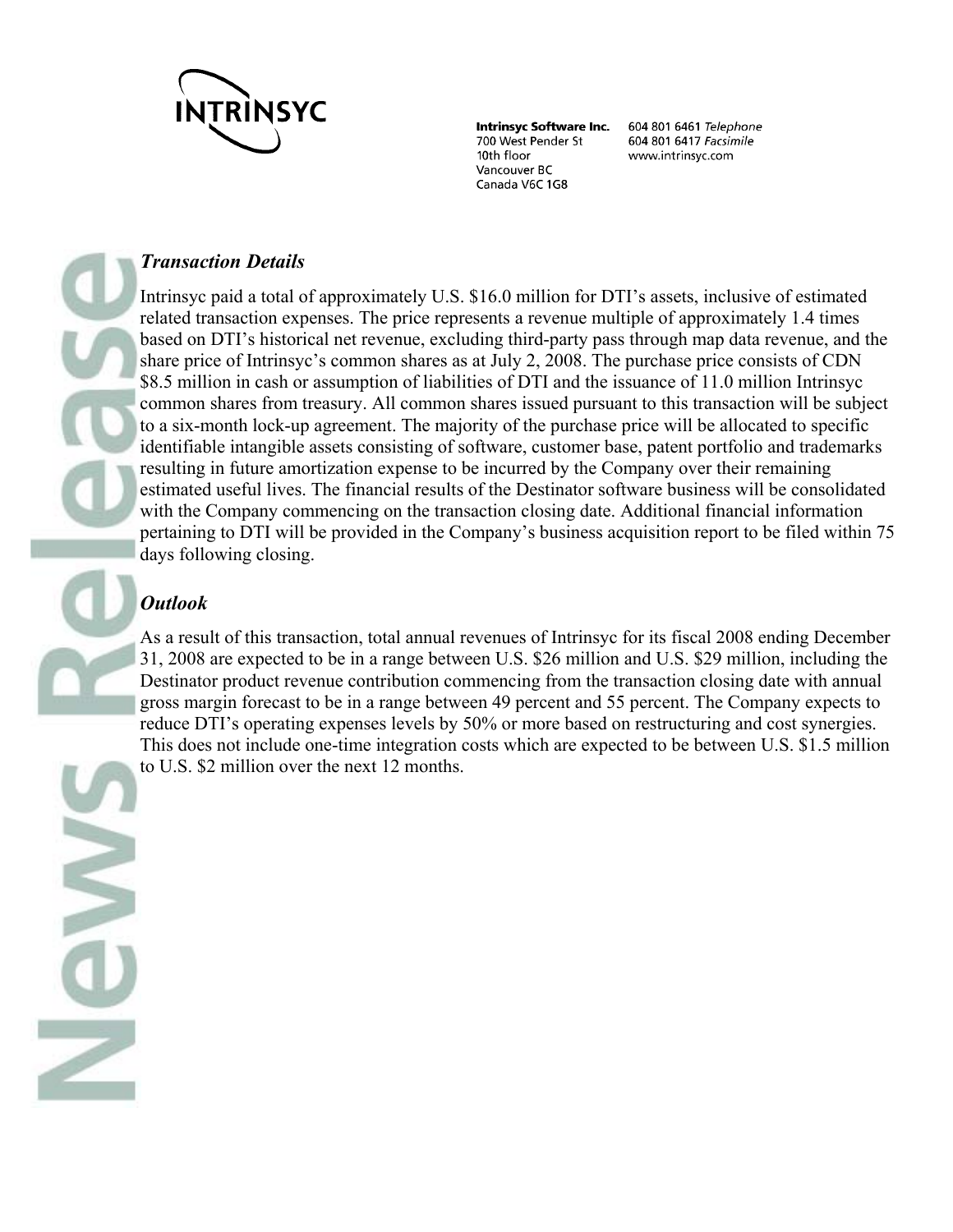

**Intrinsyc Software Inc.** 700 West Pender St 10th floor Vancouver BC Canada V6C 1G8

604 801 6461 Telephone 604 801 6417 Facsimile www.intrinsyc.com

## *Conference Call*

Intrinsyc will host a conference call on Wednesday, July 9, 2008 at 2:00 p.m. Pacific Time (5:00 p.m. Eastern Time). This conference call will be broadcast live over the Internet and may be accessed by all interested parties on the Investor section of Intrinsyc's web site. On the call, Glenda Dorchak, Chairman and Chief Executive Officer, and George Reznik, Chief Financial Officer, will discuss the integration and forward outlook. Investors and analysts are invited to participate on the call. To listen to the live call, please go to the Investor section of Intrinsyc's web site at least 15 minutes prior to the start of the call to register, download, and install any necessary audio software.

When: Wednesday, July 9, 2008 Time: 2:00 p.m. PT / 5:00 p.m. ET Dial In: 1-866-400-2280; outside of the U.S. 416-850-9143 Live Web Cast: http://www.intrinsyc.com/investors/conference\_calls.aspx

For those unable to participate in the live conference call, a replay will be available shortly after the completion of the call and will be available on Intrinsyc's web site for approximately 3 days. The replay number is 1-866-245-6755 with a pass code of 155262. International callers should dial 416- 915-1035 and enter the same pass code at the prompt.

## *About Intrinsyc Software International, Inc.*

Intrinsyc provides wireless software solutions that enable next-generation handheld products, including mobile handsets, smart phones, and converged devices. The company's software products include the Soleus™ software platform for consumer device development and the recently acquired Destinator® GPS/navigation technologies. Combined with award winning engineering services and years of systems integration expertise, these solutions help device makers, service providers, and silicon vendors deliver compelling wireless products with faster time-to-market and improved development cost. Intrinsyc is a Microsoft® Windows Embedded Gold Partner and a winner of Windows Embedded Excellence Awards in 2007 and 2008, a Symbian Competence Center and Symbian Platinum Partner. Intrinsyc is publicly traded (TSX:ICS) and headquartered in Vancouver, Canada, with offices in China, Israel, Taiwan, U.K., and the United States.

#### www.Intrinsyc.com

© 2008 Intrinsyc Software International, Inc. All rights reserved.

Intrinsyc and Intrinsyc logo are registered trademarks, and Soleus and Soleus logo are trademarks in Canada, the European Community and the U.S.A. of Intrinsyc Software International, Inc. All other marks are the trademarks of the respective owners and are hereby acknowledged.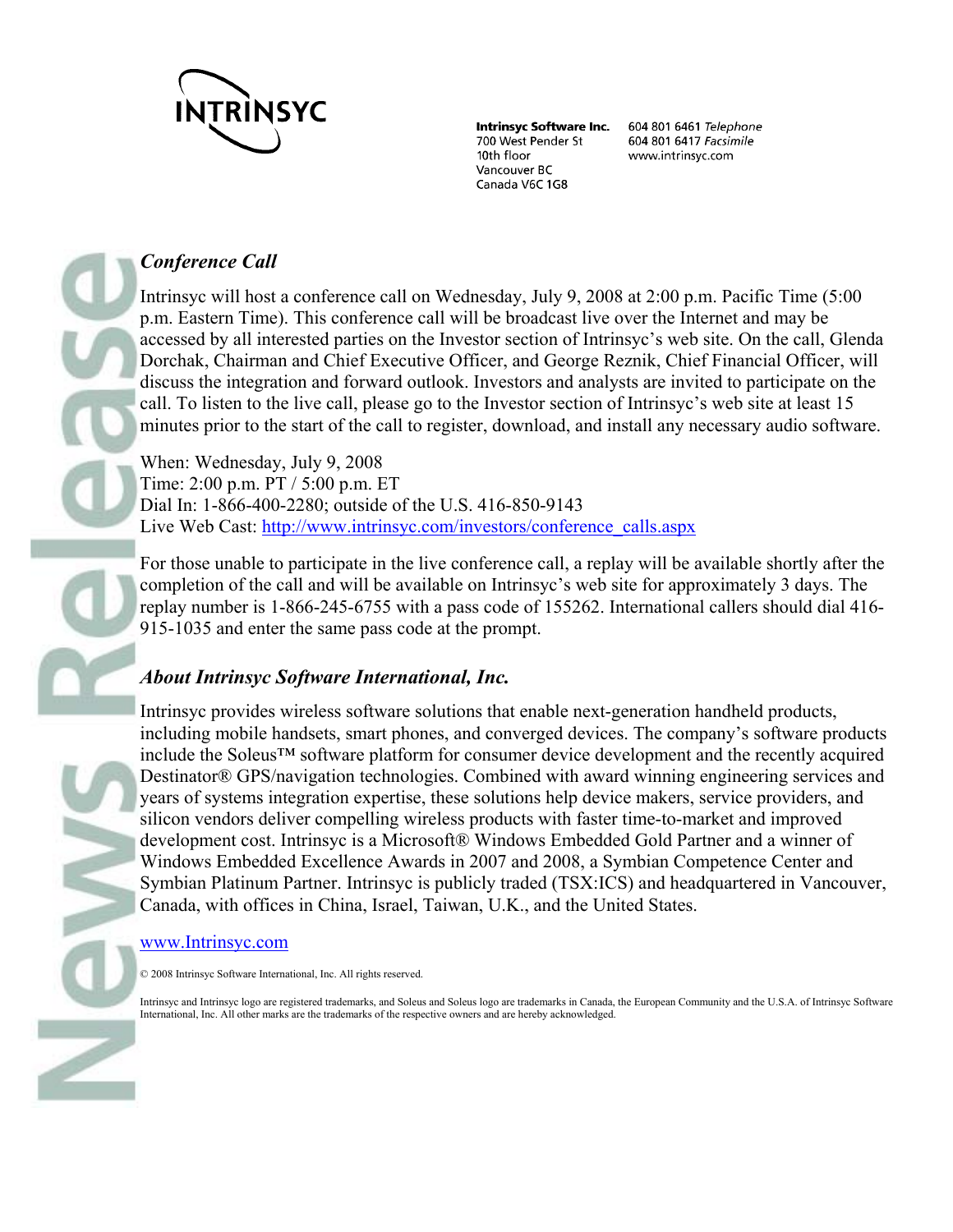

**Intrinsyc Software Inc.** 700 West Pender St 10th floor Vancouver BC Canada V6C 1G8

604 801 6461 Telephone 604 801 6417 Facsimile www.intrinsyc.com

#### *Forward Looking Statements*

This press release contains statements which, to the extent that they are not recitations of historical fact, may constitute forward-looking information under applicable Canadian securities legislation. Such forward-looking statements or information may include financial and other projections as well as statements regarding the Company's future plans, objectives, performance, revenues, growth, profits, operating expenses or the company's underlying assumptions. The words "may", "would", "could", "will", "likely", "expect," "anticipate," "intend", "plan", "forecast", "project", "estimate" and "believe" or other similar words and phrases may identify forward-looking statements or information. Persons reading this press release are cautioned that such statements or information are only predictions, and that the Company's actual future results or performance may be materially different. Factors that could cause actual events or results to differ materially from those suggested by these forward-looking statements include, but are not limited to: the Company's ability to continue to earn the revenue from Destinator products after the acquisition, and to integrate the acquired business into its own operations; the need to develop, integrate and deploy software solutions to meet our customer's requirements; the possibility of development or deployment difficulties or delays; the dependence on our customer's satisfaction; the timing of entering into significant contracts; our customers' continued commitment to the deployment of our solutions; the risks involved in developing integrated software solutions and integrating them with third-party products and services; the performance of the global economy and growth in software industry sales; market acceptance of the Company's products and services; customer and industry analyst perception of the Company and its technology vision and future prospects; the success of certain business combinations engaged in by the Company or by its competitors; political unrest or acts of war; possible disruptive effects of organizational or personnel changes; technological change, new products and standards; risks related to acquisitions and international expansion; reliance on large customers; concentration of sales; international operations and sales; management of growth and expansion; dependence upon key personnel and hiring; reliance on a limited number of suppliers; industry growth; competition; intellectual property; product defects and product liability; currency exchange rate risk; and including but not limited to other factors described in the Company's reports filed on SEDAR, including its Annual Information Form and financial report for the year ended December 31, 2007. In drawing a conclusion or making a forecast or projection set out in the forward-looking information, the Company takes into account the following material factors and assumptions in addition to the above factors: the Company's ability to execute on its business plan; the acceptance of the Company's products and services by its customers; the timing of execution of outstanding or potential customer contracts by the Company; the sales opportunities available to the Company; the Company's subjective assessment of the likelihood of success of a sales lead or opportunity; the Company's historic ability to generate sales leads or opportunities; and that sales will be completed at or above the Company's estimated margins. This list is not exhaustive of the factors that may affect our forward-looking information. These and other factors should be considered carefully and readers should not place undue reliance on such forward-looking information. All forward-looking statements made in this press release are qualified by this cautionary statement and there can be no assurance that actual results or developments anticipated by the Company will be realized. The Company disclaims any intention or obligation to update or